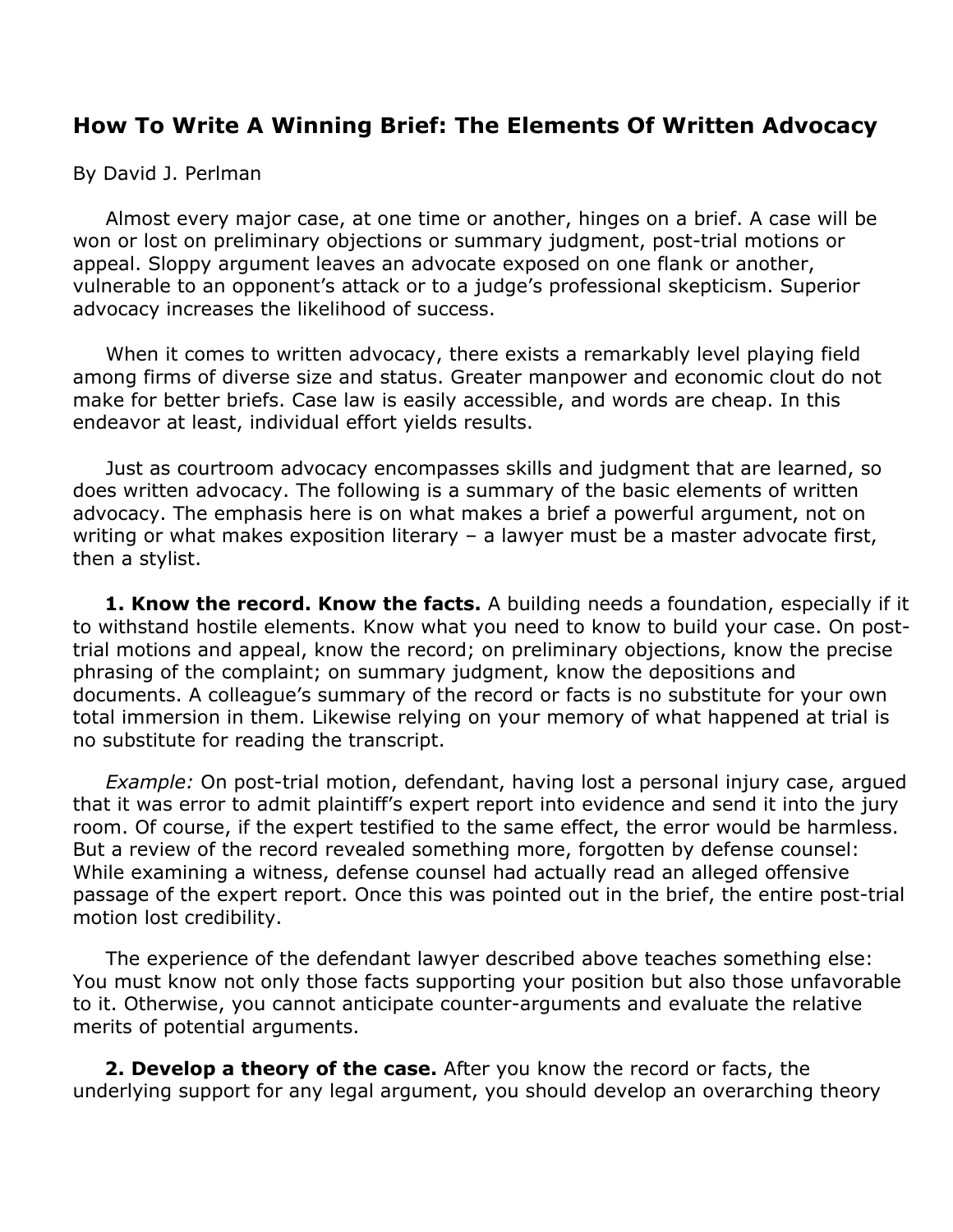for the case.

 In every case, there is a core of undisputed facts. On certain factual matters, all the evidence will agree; for example, it might be clear that the decedent was a homicide victim or that a plaintiff was exposed to the defendant's asbestos. Sometimes this core of undisputed facts also will include facts that, although disputable at another procedural stage, are not properly disputed now – such as the allegations in the complaint on a demurrer.

 In addition, there are facts that, while open to dispute, are not worth disputing. These are disputes that you will almost surely lose, or perhaps, at the post-trial stage for instance, that you have already lost. Decide what is impossible, improper or strategically foolish to dispute. Develop a theory that can withstand the admission of these facts.

 If your theory is inconsistent with indisputable facts, your opponent will spotlight those facts that you cannot dispute. Your entire interpretation of the facts and legal position will be cast in doubt. Likewise, you should be prepared to take advantage of an opponent who presents a theory inconsistent with indisputable facts.

 A theory of the case must be coherent, explaining as much as possible without internal inconsistencies. Avoid legal arguments based upon opposing premises or otherwise at odds with each other. The only exceptions are arguments explicitly made in the alternative. Arguments properly made in the alternative are arguments that are based on opposing assumptions and that do not concede the validity of either one or both of the underlying assumptions.

 *Example:* On appeal, a defendant in a personal injury action argued that certain testimony from plaintiff's physician/medical expert should have been excluded. Plaintiff injured his right knee in the accident. His expert, in addition to testifying about his right knee, testified about problems with plaintiff's left knee. The expert explicitly disavowed any relationship between the left knee and the accident. The trial court reasoned that it was relevant for the jury to know about the left knee so that it could assess how the accident had affected the plaintiff's mobility.

 At the same time, the defendant argued that it was error to exclude information that defendant tried to introduce about medical problems arising from a subsequent accident, not involving either knee.

 These arguments of defendant were at odds. The full medical condition was either relevant or it was not. And surely, if only part of it was relevant, it was the part concerning mobility. Defendant became an easy target by arguing, in essence, that any trial court decision that was unfavorable to defendant was reversible error.

An effective theory of the case eliminates not only the arguments inconsistent with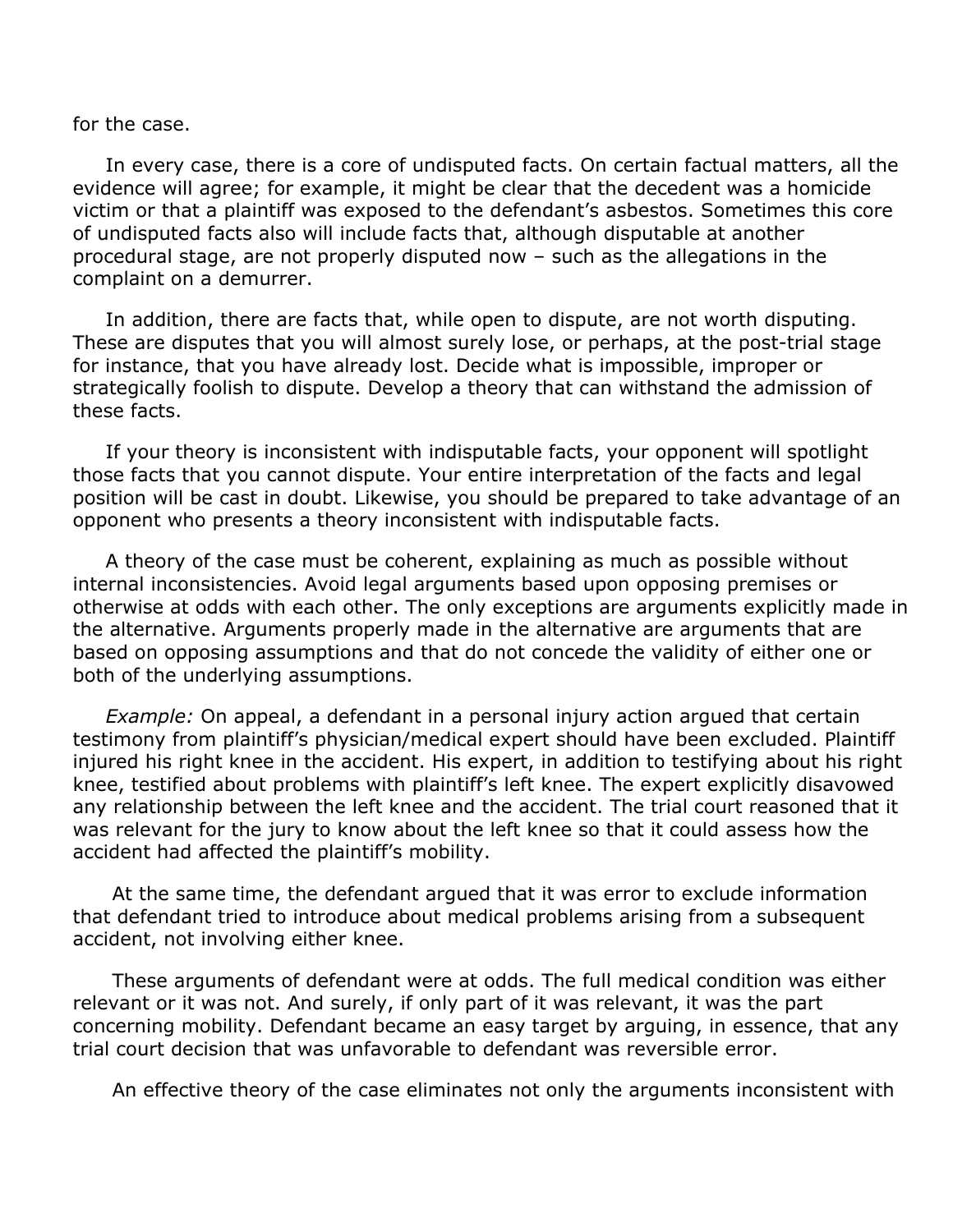indisputable facts or other arguments but also those that are dubious for any reason. Throwing up as many arguments as possible in the hope that one will stick is not strategy. Strong arguments suffer from the company of the weak. Anyone indiscriminately indignant about every perceived injustice loses credibility.

 In essence, the best theory for a case is not simply the most favorable – it is the most favorable plausible theory.

 **3. Articulate the issues in your own terms but fairly.** A court rules on issues. Whether writing an opening or responsive brief, a lawyer addressing the court articulates the issues.

 The issues, of course, arise from the theory of the case. The issues are, in a sense, single sentence crystallizations of the theory. In appellate briefs, they may be listed separately as "Statement of Issues Presented." Otherwise, they are the single sentence headings to each of the brief's arguments.

 Do not allow an opponent to impose his perception of the issues onto your case. You and your opponent – and the judge as well – may see a single set of facts as giving rise to different legal issues. While other viewpoints cannot be ignored, they are not necessarily correct. They do not necessarily identify the points of law on which a decision must turn.

 *Example:* On appeal, defendant claimed it was error for the trial court to permit plaintiff's expert to testify that, as part of his inspection of an automobile tire, he had made a small cut in the tread. Defendant claimed it was error because the expert allegedly did not mention cutting the tire in his pre-trial expert report. Defendant argued that admission of this testimony was improper because the testimony was not based on evidence in the record.

 While it may indeed be error for an expert to render an opinion based on facts outside of the record, that legal rule did not govern this situation. The testimony that the expert cut the tire was not an expert opinion and was evidence made a part of the record by the only witness qualified to so testify. Defendant really had a dispute about inadequate discovery responses and unfair surprise, although defendant did not frame it in those terms.

 It was incumbent on plaintiff to place the issue in the proper context, being mindful not to re-create in full defendant's proper argument. It would have been error for plaintiff to be lured into defendant's legal morass.

 Finally, in framing the issues, one must remember the audience. A trial court's institutional function is different from an appellate court's, and hence its interest in legal issues is different. Likewise, an appellate court exercising discretionary jurisdiction has interests different from an appellate court hearing an appeal as of right. Often, the same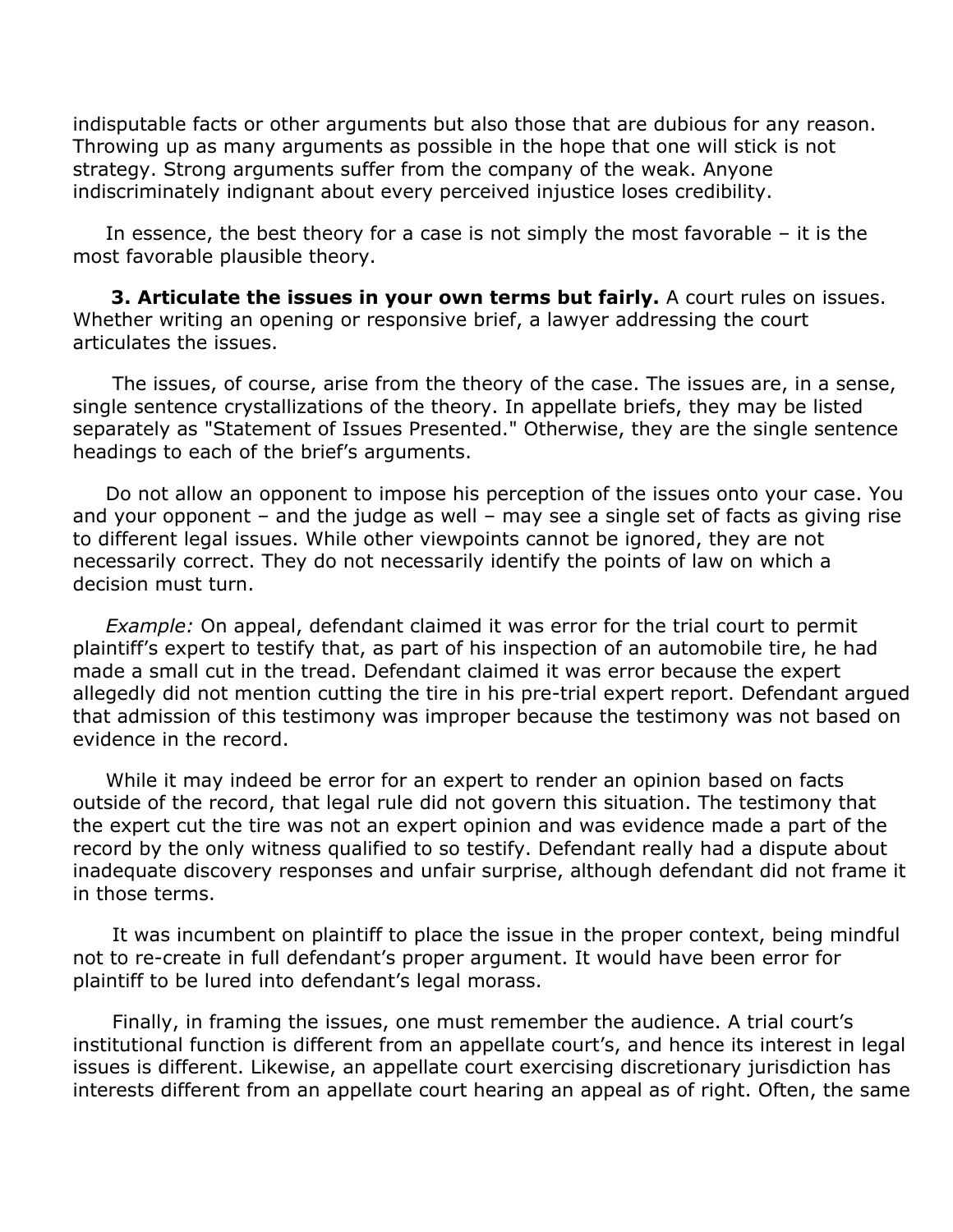issues should be re-cast to highlight what is most significant for each tribunal or each procedural setting.

 **4. Report the facts from the perspective most favorable to your client without deviating from a fair and plausible reading of the record.** Two opposing forces work upon a lawyer writing a statement of the facts. On the one hand, he wants the facts to be perfect, favoring his client 100 percent. On the other hand, he is constrained by the record, by indisputable facts that are imperfect, by evidence that is unfavorable, conflicting or subject to alternative interpretations. If he casts the facts in too favorable a light, they could veer from the record and be subject to attack on that basis. If he reads the record too literally or fails to recognize the brightest interpretations of the evidence, his case loses strength. Finding the best articulation of facts goes hand in hand with developing a persuasive theory of a case. You must strike a balance between the ideal and the plausible.

 In the interest or plausibility, unfavorable facts cannot be ignored. You may place an unfavorable, indisputable fact in a context different from your opponent's; while the fact may be important from his viewpoint, it is really not unfavorable when seen in the proper light. Perhaps it is immaterial to the specific legal issue to be decided. Perhaps it has some explanation: While it may be true that your client, charged with first-degree murder, pulled the trigger, he did not intend to pull the trigger or point the gun in anyone's direction.

 In responding to a brief, always be prepared to point out that your opponent's rendition of the facts does not correspond to the record.

*Example:* A defendant appealing a product liability verdict claimed that the plaintiff misused an automobile tire by driving for "three miles" while it was underinflated. However, the testimony consistently stated that plaintiff drove on it "from two to three miles" after noticing that it needed air. Plaintiff's best strategy in the responsive brief was not to exaggerate the testimony in the same manner as the defendant, claiming that plaintiff drove only two miles. The difference between two and three miles was immaterial, especially in light of plaintiff's theory of the case. More was gained by referring to the distance as "two to three miles" and pointing out that defendant's mischaracterization of this testimony was typical of his treatment of the entire record.

 The converse lesson is this: Do not stretch the facts beyond what the record can plausibly bear.

 Finally, every assertion of fact should be followed by a citation to the record. Otherwise, the suspicion is that that writer has indeed stretched the record to suit his wishes.

**5. Organize a brief by placing the key arguments first.** A brief's arguments should be ordered under the same principle as good newspaper journalism – the most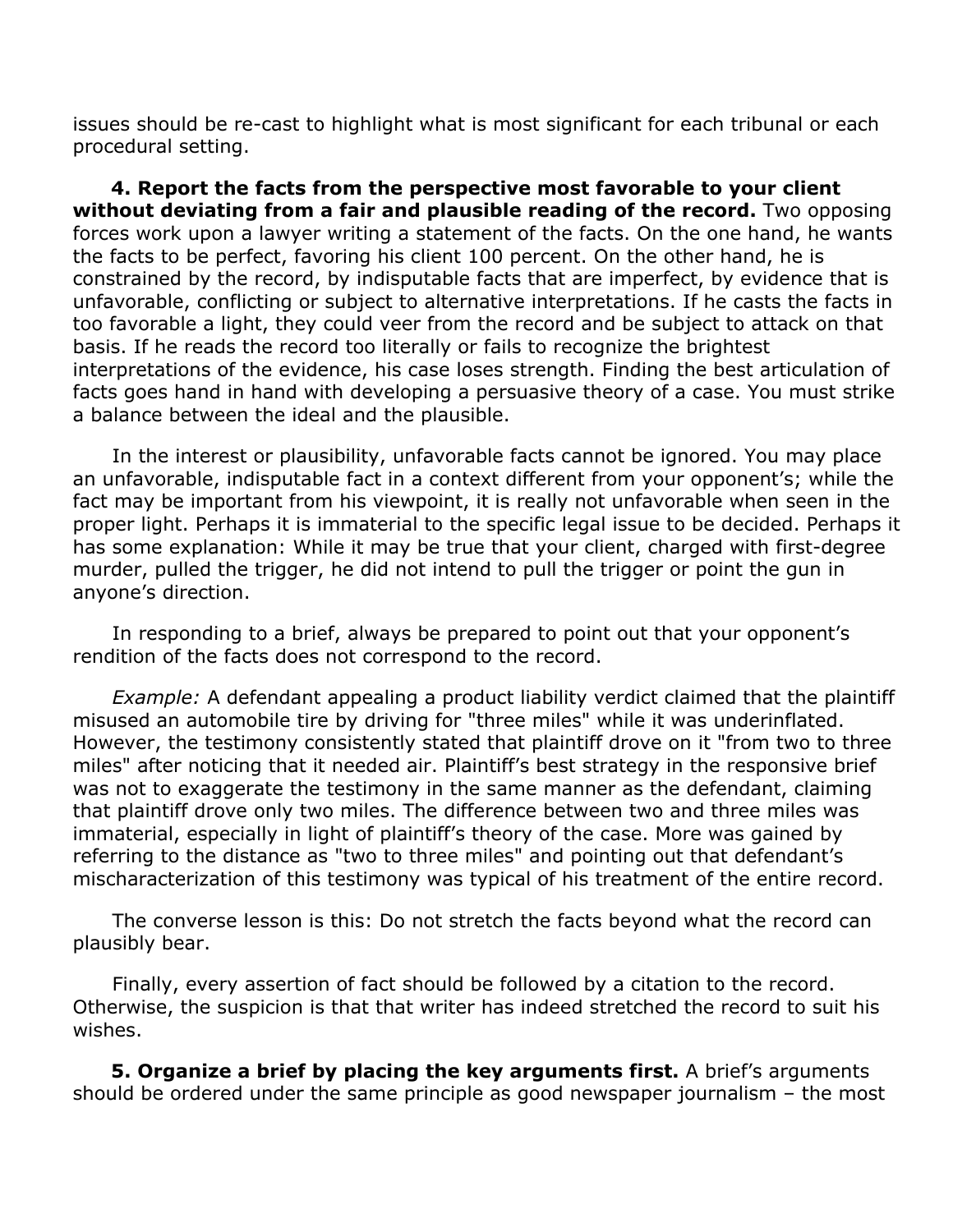important information comes first. In a brief, key arguments come first. Often, the key arguments are the strongest and most compelling. Sometimes, however, the most compelling arguments are not the most significant.

 *Example:* A defendant appealing a plaintiff's verdict has an irrefutable argument about a mistake in the assessment of delay damages. But that mistake only accounts for ten percent of the verdict. He should begin with the strongest argument justifying a new trial.

 In general, other strategies of ordering arguments – on the basis of chronology, say, or theme – are not as effective as placing key arguments first.

 **6. Do the law justice.** The purpose of case citations is not aesthetic. Effective citation has little to do with the famous Blue Book or with the quantity of the cities. Articulate the determinative legal principle to be derived from a case. In addition, consider summarizing the pertinent holding in one or two sentences in parenthesis following the cite.

 Legal authority, like the facts, can be stretched too far to fit a lawyer's need, and if it is, the advocate has offered another target to his opponent.

 Unfavorable legal authority, like unfavorable facts, cannot be ignored. While no one should do an opponent's research for him, if it is obvious that either an opponent or the court will apply certain unfavorable cases, anticipate them in a brief and discuss them before your opponent, demonstrating why they do not apply. Like a trial advocate anticipating an opponent's cross-examination, you will steal your opponent's thunder. Even more importantly, if you neglect legal authority that clearly applies, you lost credibility. Unfavorable cases are best distinguished after you have applied the law to the facts; you are, in effect, explaining how certain law does not apply to the facts.

 **7. Anticipate those counter-arguments readily apparent from a reading of the relevant law.** In crafting a plausible theory of the case, you will have anticipated all the worthwhile counter-arguments. In writing the actual brief, you may find it strategically wise to discuss in advance not only cases that will obviously be cited against you but also entire arguments to be made against you. Again, the determining factor is how obvious is it that your adversary or the court –and always assume these readers are intelligent – will raise the argument. Ideally, you might write an opening brief that leaves your opponent nothing to say.

 **8. Understand logic and be prepared to identify logical fallacies.** In another era, we would have learned Aristotelian logic in grade school. Classical logic – including deductive and inductive reasoning, the syllogism and standard fallacies – is not obsolete. Contemporary theories of legal interpretation still depend on it.

Crafting tight, logical arguments, however, may be one of the most difficult skills for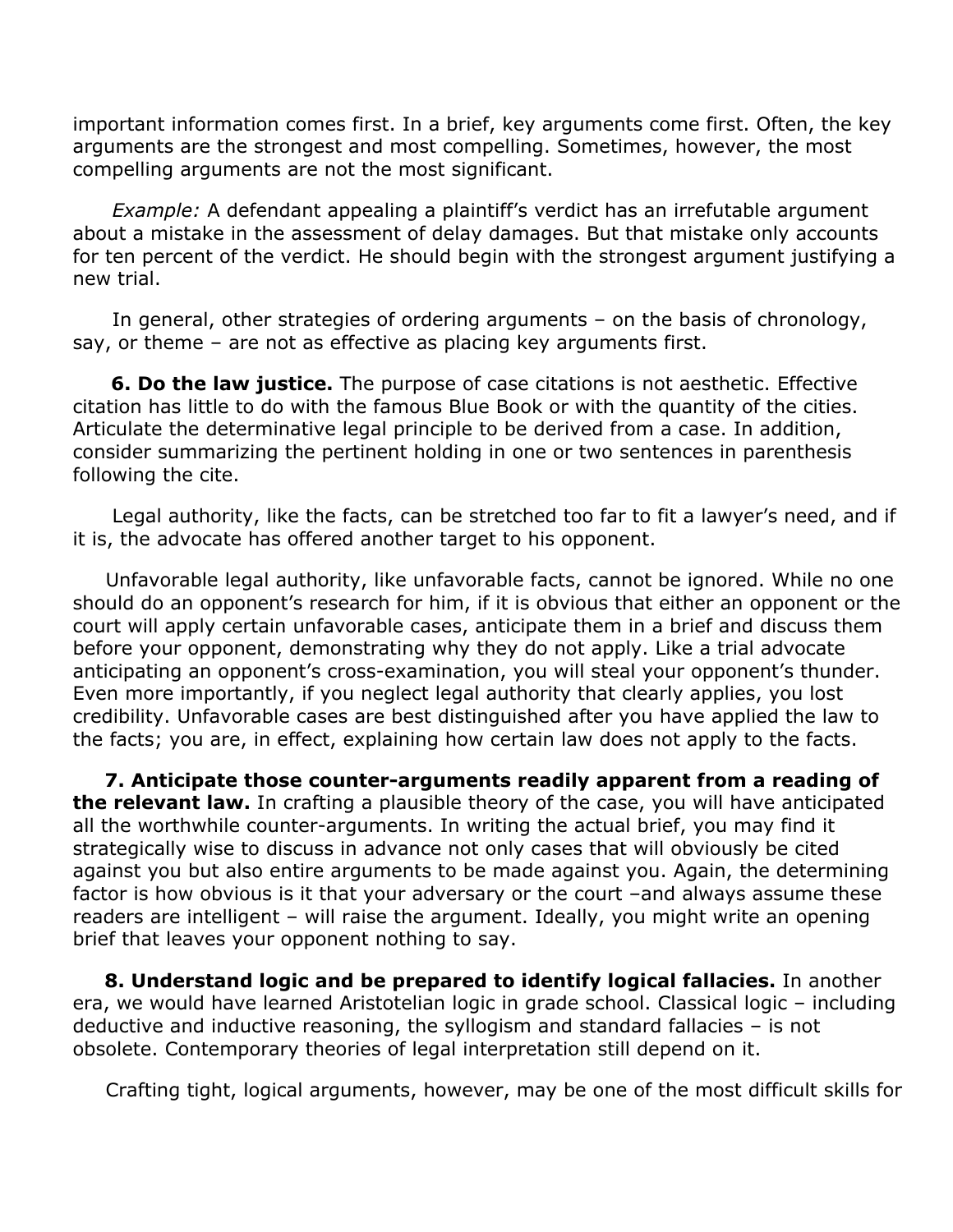a lawyer to learn. Indeed, it is common for arguments in briefs and judicial opinions to be crippled by identifiable lapses in reason; it may be the most prestigious firm, charging its client the highest price, or the Supreme Court itself, that slips. Time would be well spent, even by the most eminent, reading or re-reading the basics of Aristotelian logic.

 In legal writing, certain fallacies seem more prevalent than others. The following is a list of commons errors. Skilled advocates, of course, avoid these and hang any opponent who commits them.

 **A. Battling the Straw Man.** Whether purposefully or not, lawyers often take an opposing argument or proposition and transform it into something weaker – into the straw-man – and only then tear it apart. Such an argument, standing alone, seems absolutely compelling, but really it is irrelevant. The lawyer has refuted something other than what he was obligated to refute. Anyone succumbing to this fallacy winds up arguing past an opponent instead of engaging him.

 The straw-man fallacy begins with a mischaracterization, either of the facts, the law or an entire argument. If the mischaracterization goes unidentified, it may carry the day. By the same token, deliberately mischaracterizing in the hope that you can pull the wool over someone's eyes is foolish; it creates another target to be attacked. Mischaracterization, of course, is not the same as a recharacterization; the former is erroneous.

 The straw-man fallacy is a variant of the "red herring," the tactic of avoiding an issue by directing the discussion to another topic. "Red herring," originally a hunting term, referred to dragging a herring across the trail to confuse the hounds.

 **B. Begging the Question.** An argument begs the question if, during the course of its exposition, it assumes the proposition it seeks to prove. The assumption that ends up getting built into the argument will be disguised; it must be a re-casting of the conclusion so that the fallacy would not be so obvious.

 *Example:* An admitted drug addict was apprehended immediately after leaving a corner bar with a significant amount of drugs in his possession. He was charged with possession with intent to deliver. The arresting officers testified that they were in the neighborhood, received a radio call that a man was selling drugs on the corner, pulled up to the corner and found the defendant, who immediately ran. The prosecutor's expert witness was asked, "If police officers responding to such a radio call found a man with that significant quantity of drugs who fled from police, was it likely that the man possessed those drugs with intent to deliver?" In closing, the prosecutor referred explicitly to this police testimony and the favorable expert opinion. Defense counsel made no objection to any of the above. No witnesses of a drug sale testified. The defendant was convicted.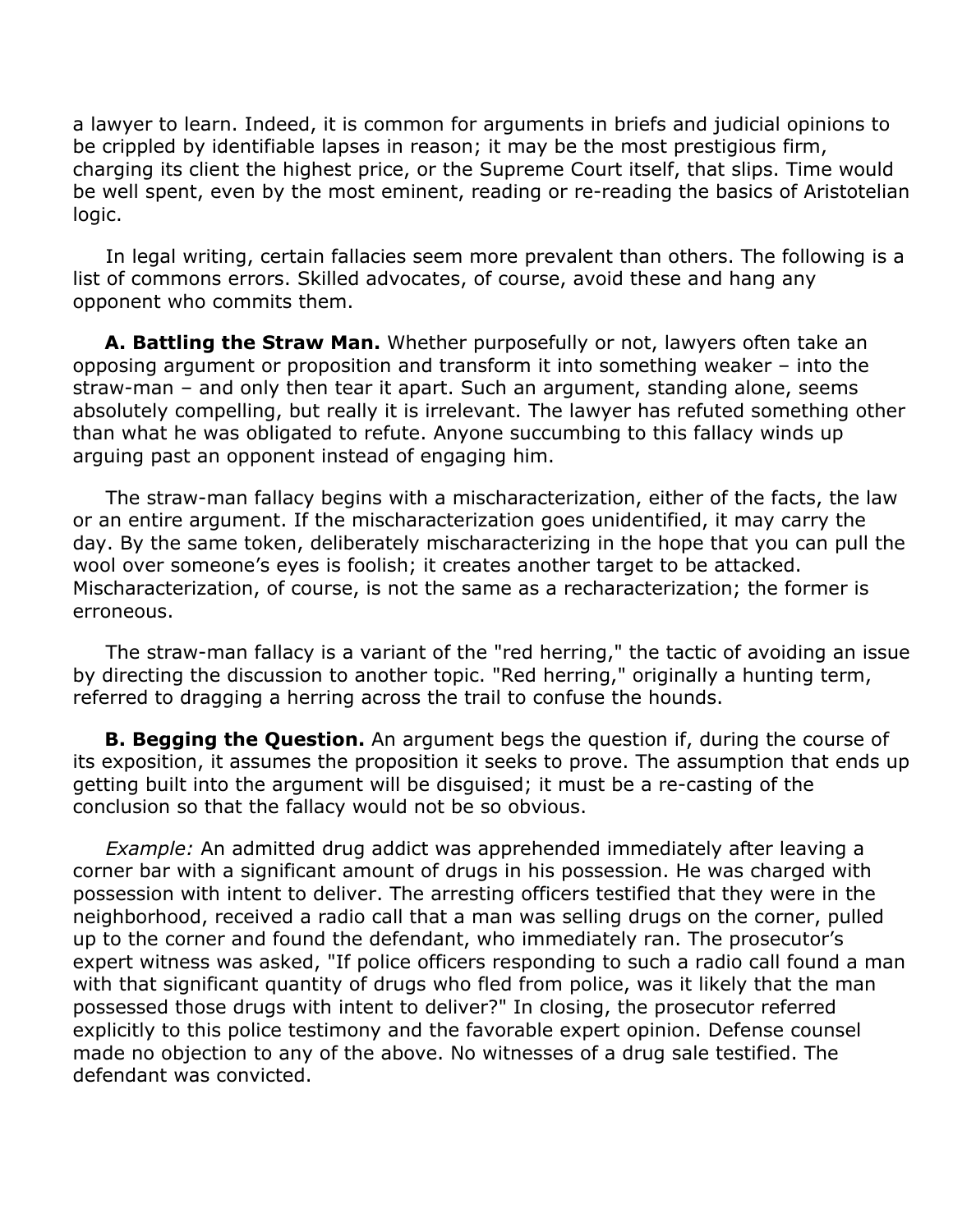The prosecution's case begged the question. The assumption that defendant was selling drugs was built into the police radio call, which was exploited at the two most critical points in the trial – the delivery of the expert opinion and the closing. Whoever may have reported the drug sale to the police dispatcher was not offered as a witness, although that person's hearsay statement in effect was admitted into evidence. On posttrial motions with new counsel, who identified the fallacy, defendant was granted a new trial.

 **C. Denying the Antecedent.** This is one fallacy of deductive, syllogistic reasoning. The "antecedent" is the "if clause" of a hypothetical proposition, and the "consequent" is the "then clause." A denial of the antecedent does not result in the negative of the consequent. The truth of "If X, then Y" does not mandate the truth of "If not X, then not Y."

 *Example:* On post-trial motion in a product liability case, a defendant argued that prejudicial error was committed by the court's refusal to deliver a jury instruction saying that a plaintiff's misuse of a product could defeat his claim. The defendant cited a Superior Court case that stood for the following proposition: If a trial court delivers a jury instruction on product misuse in a case where there is some evidence of misuse, it does not commit prejudicial error. However, denying the antecedent does not prove the negative of the consequent. It does not follow that if the trial court does not deliver a jury instruction on product misuse in a case where there is some evidence of misuse, it commits prejudicial error. In the case at bar, the possibility of misuse was covered by more general instructions on causation and substantial factor.

**D. Faulty Analogy.** In the context of legal argument, analogies suggest which legal principles ought to apply and how they should be applied to similar, though not identical, situations. Cases are analogous if the factual similarities are pertinent to the legal principles applied. Material dissimilarities between the two cases cannot be ignored if an analogy is to be persuasive. Likewise, an effective analogy cannot be based on similarities that are really immaterial to the legal principles.

 **E. Equivocation.** Also a fallacy of syllogistic reasoning, equivocation involves the misuse of words. A term is used in two different senses, instead of the single sense that would allow for legitimate reasoning.

 *Example:* Plaintiff's medical expert testified that certain complications had a "secondary" relationship to the car accident. Defendant found a case stating that a plaintiff could not recover where conduct had a "secondary" and not a proximate causal relationship to the injury. Therefore, defendant argued, plaintiff could not recover.

 However, "secondary" meant one thing in the context of the medical testimony and another in the context of the cited case. The medical expert meant that the complications arose over a period of time but still as a result of the initial injury. The medical use of "secondary" was not inconsistent with the legal concept of proximate